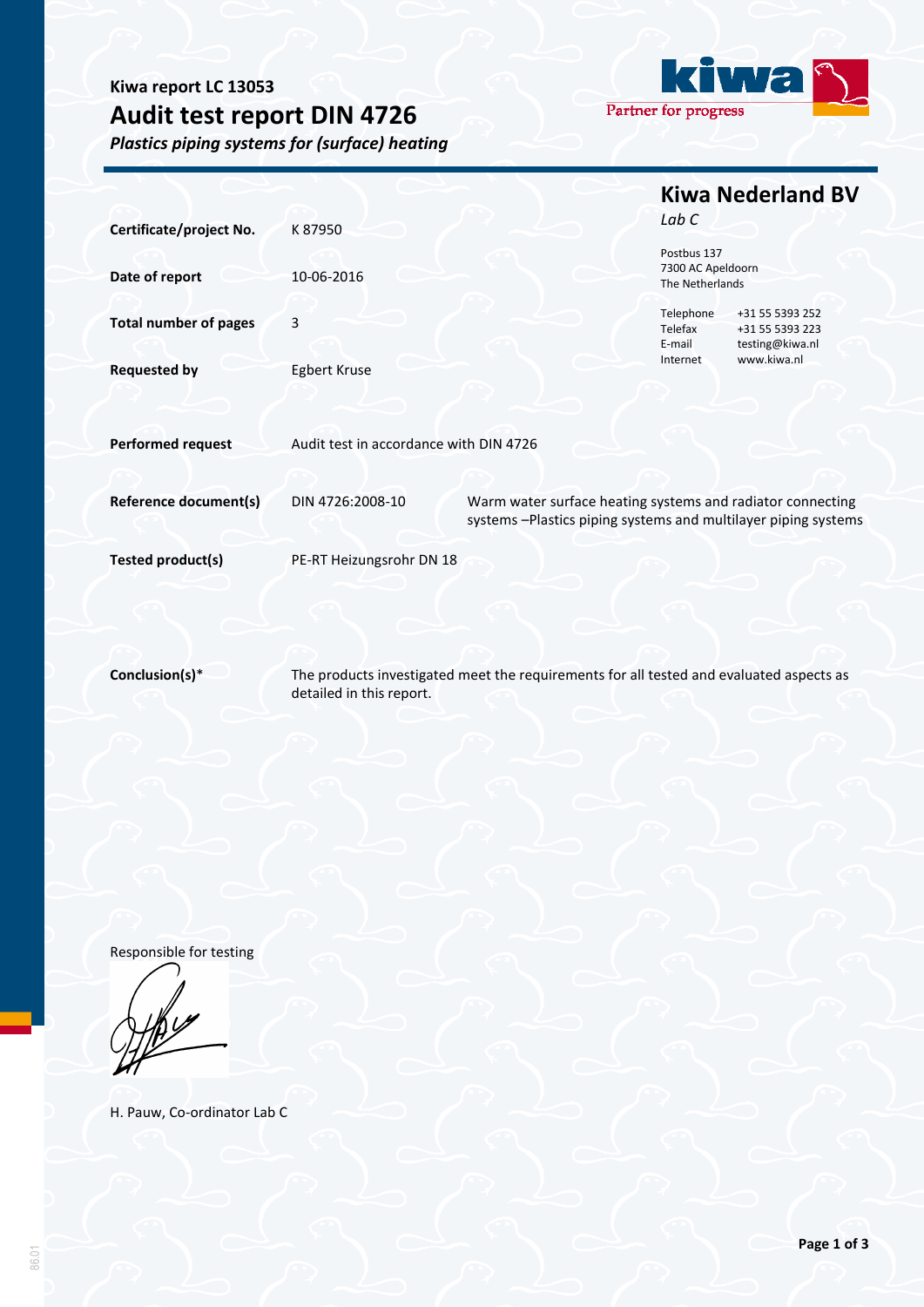## **Kiwa report LC 13053 Audit test report DIN 4726**





- International accredited testing laboratory in accordance with EN ISO/IEC 17025, for the scope see www.rva.nl
- This report may only be duplicated as a complete set, without any modifications and with permission of the legitimate owner.
- The test results in this report are exclusively related to the samples offered and tested.
- With regard information about measurement uncertainty please check our website.
- In case of dispute regarding this test report please contact Kiwa Nederland B.V.

### **Sample description**

| $Pipe(s)$ :                                  |                                                               |  |  |  |
|----------------------------------------------|---------------------------------------------------------------|--|--|--|
| Manufacturer                                 | ClouSet                                                       |  |  |  |
| <b>Production location</b><br>$\ddot{\cdot}$ | D-70771 Leinfelden-Echterdingen Germany                       |  |  |  |
| Type of material                             | PE-RT, pipe                                                   |  |  |  |
|                                              |                                                               |  |  |  |
|                                              |                                                               |  |  |  |
|                                              |                                                               |  |  |  |
| Nominal dimensions                           | 18×2,0mm                                                      |  |  |  |
| <b>SDR</b> class                             |                                                               |  |  |  |
| Design pressure                              |                                                               |  |  |  |
| Marking                                      | ClouSet CLOUFLEX 18x2 Fussbodenheizungsrohr PE-RT Type        |  |  |  |
|                                              | II/EVOH/PE-RT Type II 5S Verbundrohr sauerstoffdicht nach iso |  |  |  |
|                                              | 17455 iso 24033/22391/21003 ios kl. 4/5 6bar                  |  |  |  |
| Date of production<br>$\ddot{\cdot}$         | 02/2016                                                       |  |  |  |
| Other aspects<br>$\cdot$                     | None                                                          |  |  |  |
|                                              |                                                               |  |  |  |
| Appearance                                   |                                                               |  |  |  |
| Colour inside/outside<br>$\ddot{\cdot}$      | Opak/Grey                                                     |  |  |  |
| Surface                                      | Smooth                                                        |  |  |  |
| Defects/damage                               | None                                                          |  |  |  |
| <b>Discolorations</b>                        | None                                                          |  |  |  |
| Remarks<br>$\bullet$                         | None                                                          |  |  |  |
|                                              |                                                               |  |  |  |
| <b>Sampling information</b>                  |                                                               |  |  |  |
| Sampled by                                   | Inspector Egbert Kruse                                        |  |  |  |
| Date of sampling                             | 26-04-2016                                                    |  |  |  |
| Received at Kiwa lab                         | 12-05-2016                                                    |  |  |  |
| Registered by                                | <b>Henk Pauw</b>                                              |  |  |  |
|                                              |                                                               |  |  |  |